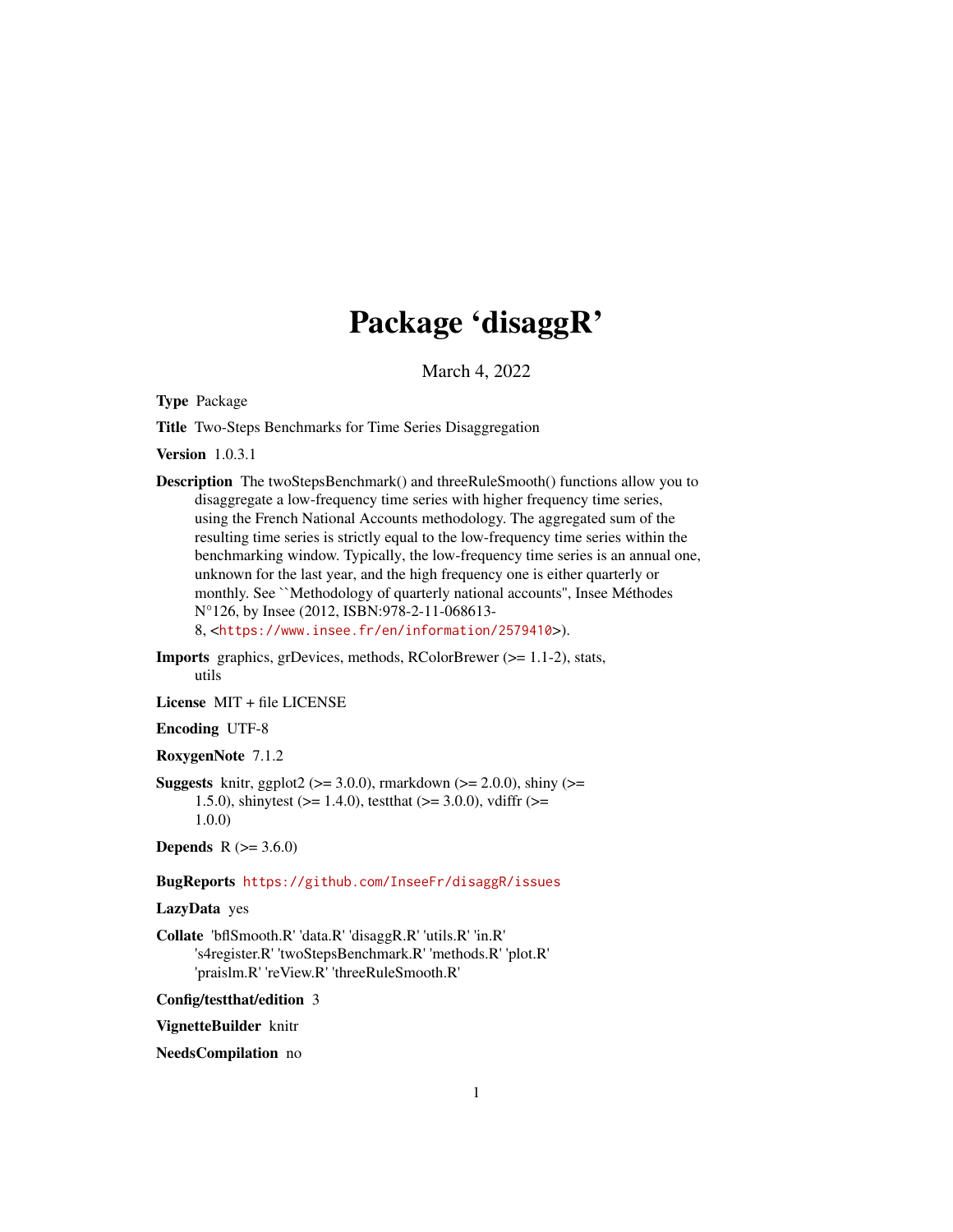| Author Arnaud Feldmann [aut] ( <https: 0000-0003-0109-7505="" orcid.org="">, Author,</https:> |
|-----------------------------------------------------------------------------------------------|
| creator and maintener of the package until the version 1.0.2).                                |
| Franck Arnaud [ctb] (barplot base graphics method for the mts class),                         |
| Thomas Laurent [cre],                                                                         |
| Institut national de la statistique et des études économiques [cph]                           |
| (htps://www.insee.fr/)                                                                        |
|                                                                                               |

Maintainer Thomas Laurent <thomas.laurent@insee.fr>

Repository CRAN

Date/Publication 2022-03-04 11:40:23 UTC

# R topics documented:

| Index |  |
|-------|--|

<span id="page-1-1"></span>bflSmooth *Smooth a time series*

# Description

bflSmooth smoothes a time series into a time series of a higher frequency that exactly aggregates into the higher one. The process followed is Boot, Feibes and Lisman, which minimizes the squares of the variations.

# Usage

```
bflSmooth(lfserie, nfrequency, weights = NULL, lfserie.is.rate = FALSE)
```

| lfserie         | a time series to be smoothed                                                   |
|-----------------|--------------------------------------------------------------------------------|
| nfrequency      | the new high frequency. It must be a multiple of the low frequency.            |
| weights         | NULL or a time series of the same size than the expected high-frequency serie. |
| lfserie.is.rate |                                                                                |
|                 | TRUE or FALSE. Only taken into account if weights isn't NULL.                  |

<span id="page-1-0"></span>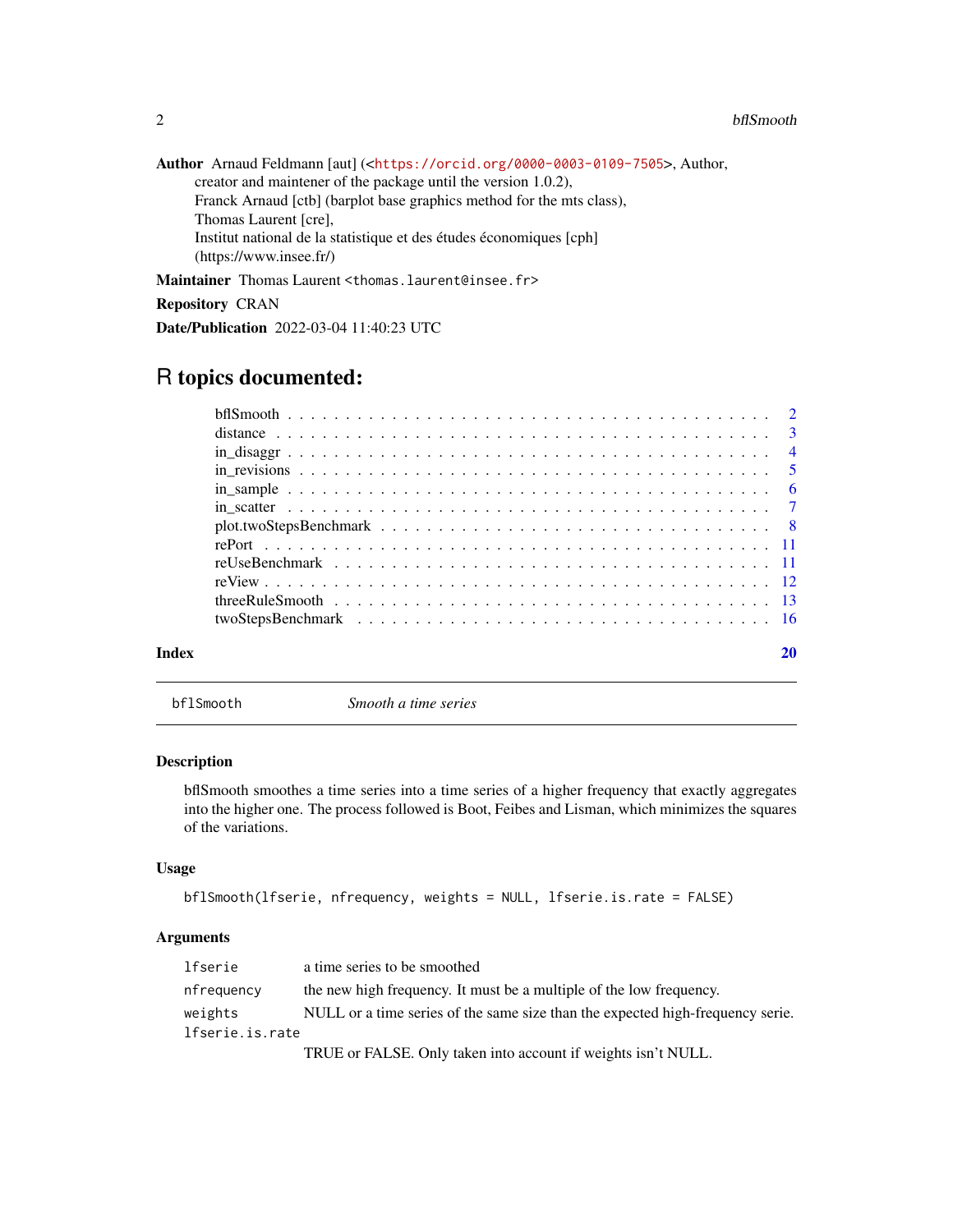#### <span id="page-2-0"></span>distance 3

#### Details

If weights isn't NULL the results depends of lfserie.is.rate :

- if FALSE the rate output/weights is smoothed with the constraint that the aggregated output is equal to the input lfserie.
- if TRUE the input lfserie is the rate to be smoothed, with the constraint that the low-frequency weighted means of the output are equal to lfserie.

# Value

A time series of frequency nfrequency

distance *Distance computation for disaggregations*

#### Description

This function distance computes the Minkowski distance of exponent p, related to a tscomparison object, produced with in\_sample, in\_disaggr or in\_revisions

#### Usage

distance $(x, p = 2)$ 

#### Arguments

| $\boldsymbol{\mathsf{x}}$ | an object of class tscomparison     |
|---------------------------|-------------------------------------|
| p                         | an integer greater than 1L, or Inf. |

#### Details

The meaning depends on the tscomparison function :

- in\_sample will produce the low-frequency distance between the predicted value and the response, on the coefficient calculation window.
- in\_disaggr will produce the high-frequency distance between the inputs (eventually, the sum of its contributions) and the benchmarked series.
- in\_revisions will produce the high-frequency distance between the two benchmarked series (contributions distance isn't permitted).

### Value

a numeric of length 1, the distance.

# See Also

in\_sample in\_disaggr in\_revisions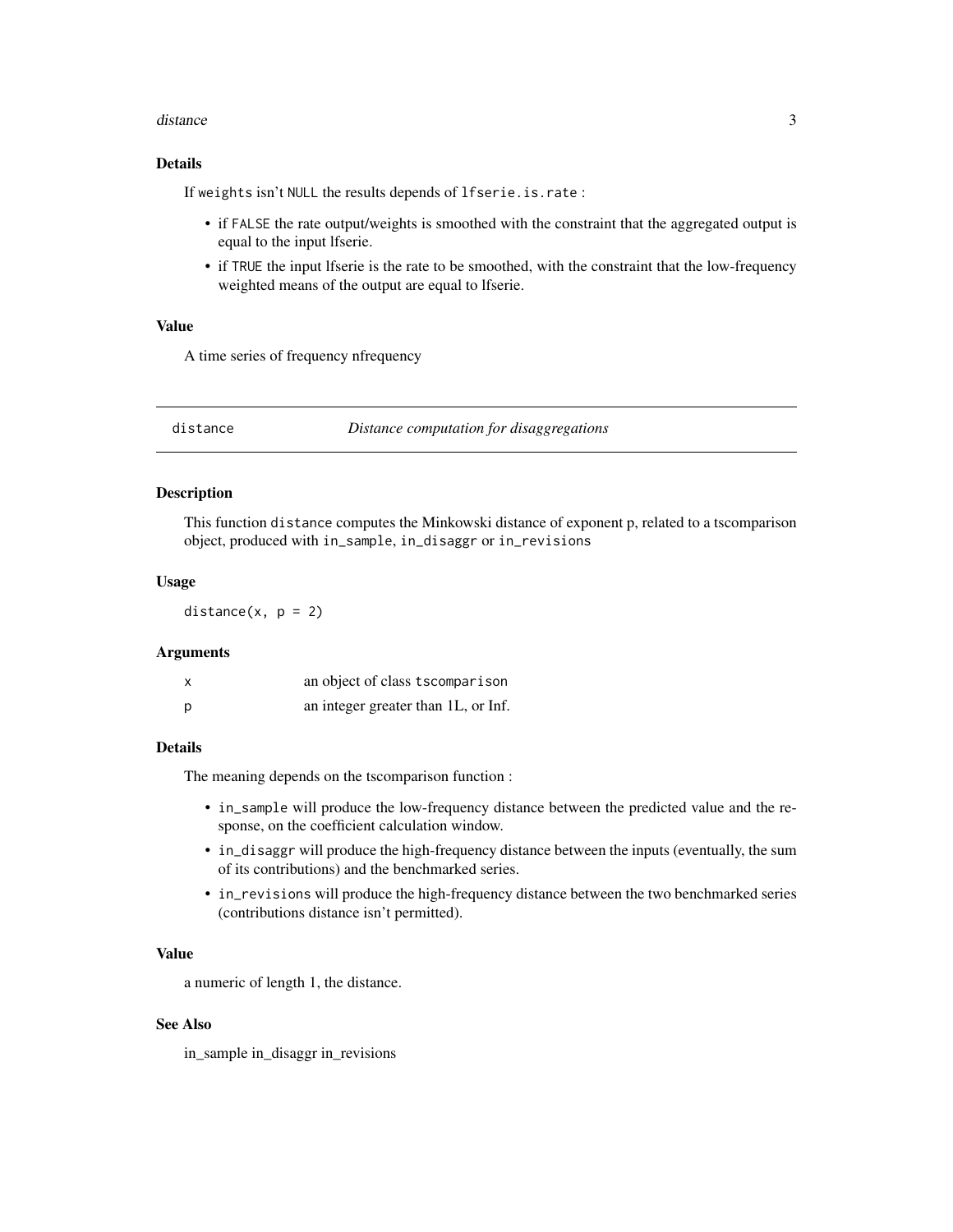#### Examples

```
benchmark <- twoStepsBenchmark(turnover,construction,include.rho = TRUE)
distance(in_sample(benchmark,type="changes"))
distance(in_disaggr(benchmark,type="contributions"),p=1L)
distance(in_disaggr(benchmark,type="changes"),p=Inf)
```
<span id="page-3-1"></span>in\_disaggr *Comparing a disaggregation with the high-frequency input*

# Description

The function in\_disaggr takes a [twoStepsBenchmark](#page-15-1) or a [threeRuleSmooth](#page-12-1) object as an input. It produces a comparison between the benchmarked time series and the high-frequency input.

#### Usage

in\_disaggr(object, type = "changes")

#### Arguments

| object | an object of class "two Steps Benchmark" or "three Rule Smooth".      |
|--------|-----------------------------------------------------------------------|
| tvpe   | "levels","levels-rebased", "changes" or "contributions". This defines |
|        | the type of output.                                                   |

#### Details

The functions plot and autoplot can be used on this object to produce graphics.

#### Value

a named matrix time series of two columns, one for the response and the other for the input. A tscomparison class is added to the object.

# See Also

[in\\_sample](#page-5-1) [in\\_revisions](#page-4-1) [in\\_scatter](#page-6-1) [plot.tscomparison](#page-7-1)

```
benchmark <- twoStepsBenchmark(turnover,construction,include.rho = TRUE)
plot(in_disaggr(benchmark))
```
<span id="page-3-0"></span>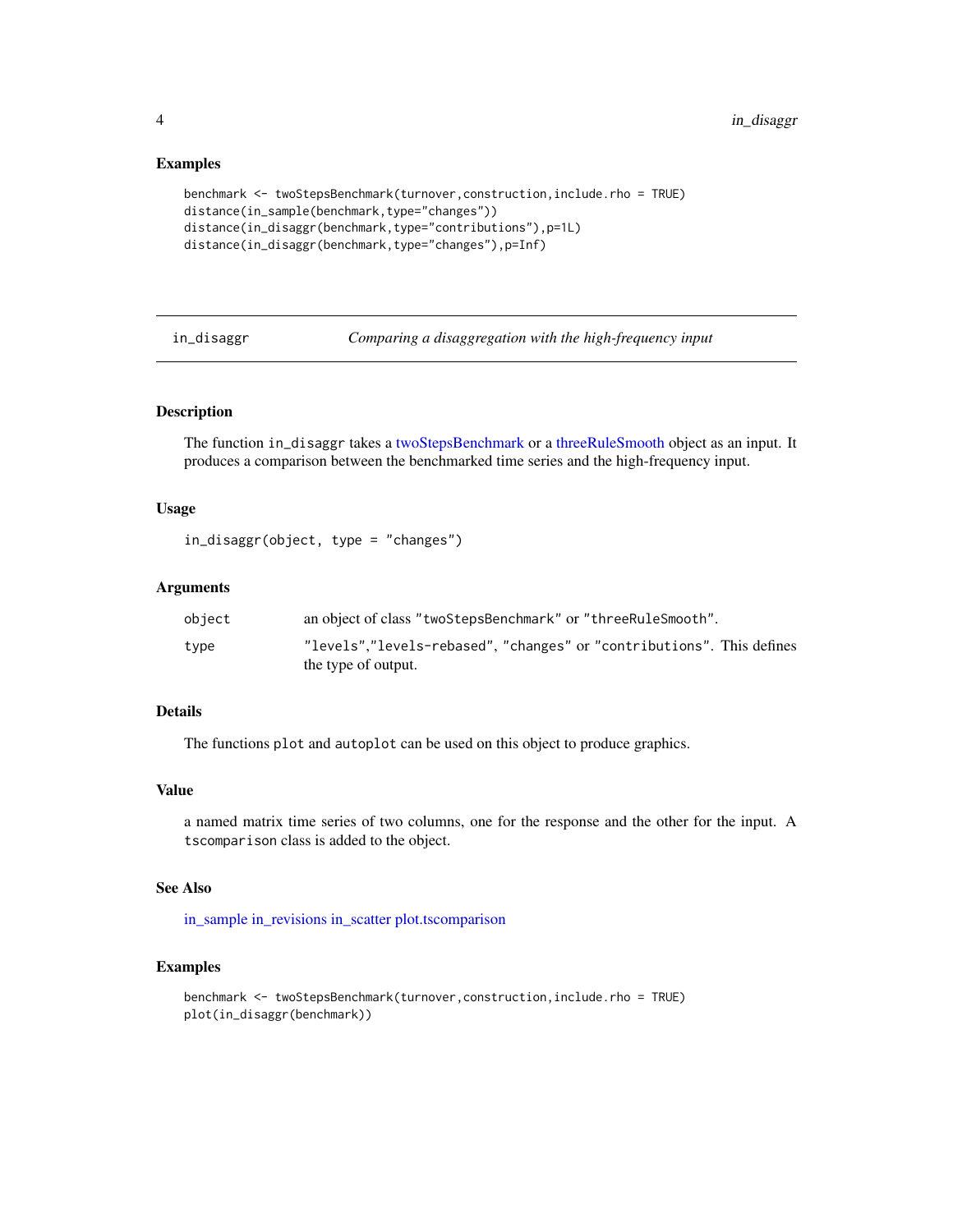<span id="page-4-1"></span><span id="page-4-0"></span>

The function in\_revisionstakes two inputs, [twoStepsBenchmark](#page-15-1) or a [threeRuleSmooth,](#page-12-1) and produces a comparison between those.

#### Usage

```
in_revisions(object, object_old, type = "changes")
```
# Arguments

| object     | an object of class "two Steps Benchmark" or "three Rule Smooth".                             |
|------------|----------------------------------------------------------------------------------------------|
| object_old | an object of class "twoStepsBenchmark" or "threeRuleSmooth".                                 |
| type       | "levels","levels-rebased", "changes" or "contributions". This defines<br>the type of output. |

# Details

The functions plot and autoplot can be used on this object to produce graphics.

#### Value

a named matrix time series of two columns, one for the response and the other for the predicted value. A tscomparison class is added to the object.

# See Also

[in\\_sample](#page-5-1) [in\\_disaggr](#page-3-1) [in\\_scatter](#page-6-1) [plot.tscomparison](#page-7-1)

```
benchmark <- twoStepsBenchmark(turnover,construction,include.rho = TRUE)
benchmark2 <- twoStepsBenchmark(turnover,construction,include.differenciation = TRUE)
plot(in_revisions(benchmark,benchmark2))
```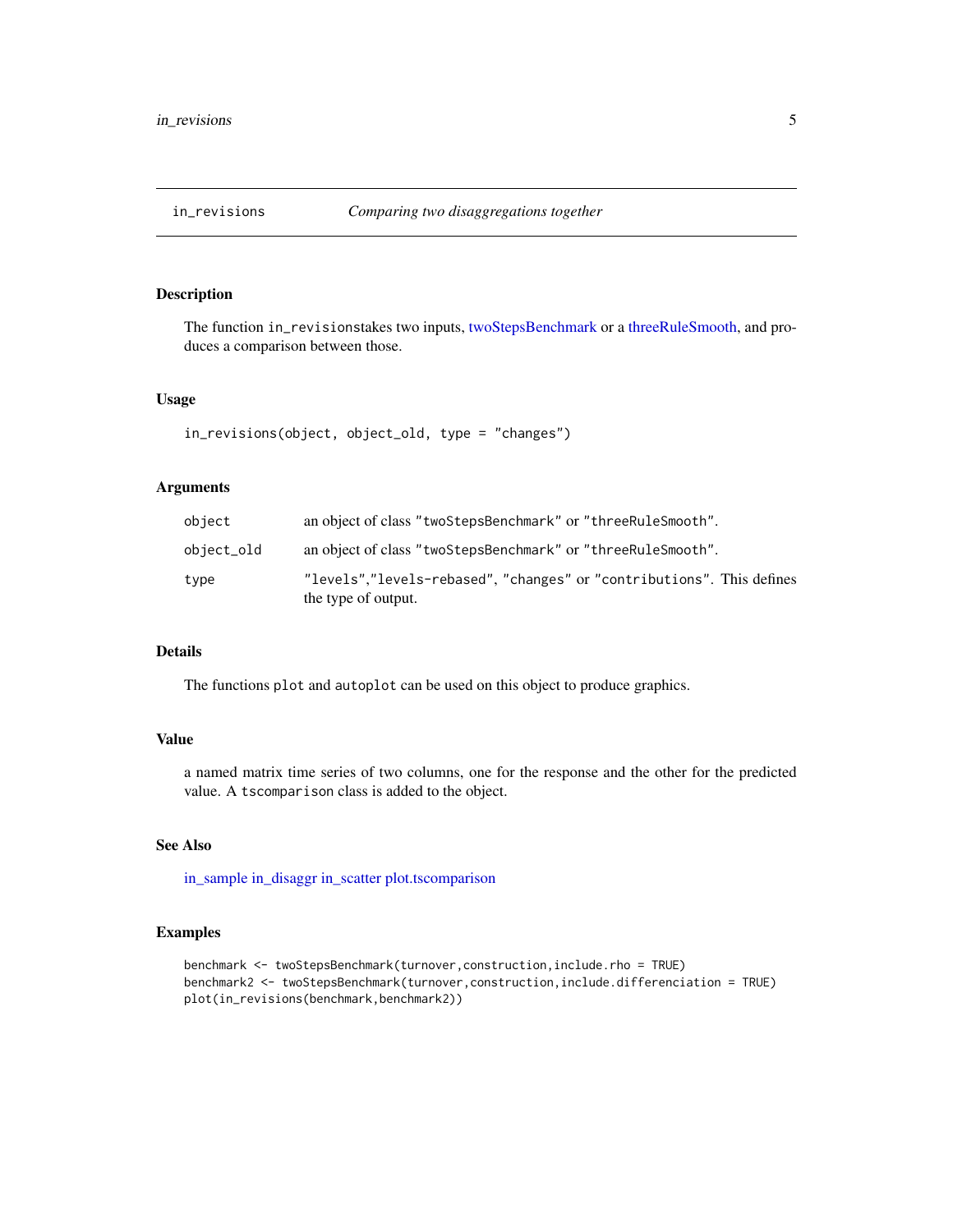<span id="page-5-1"></span><span id="page-5-0"></span>

The function in\_sample returns in-sample predictions from a [praislm](#page-0-0) or a [twoStepsBenchmark](#page-15-1) object.

# Usage

in\_sample(object, type = "changes")

#### Arguments

| object | an object of class "praislm" or "twoStepsBenchmark".                            |
|--------|---------------------------------------------------------------------------------|
| type   | "changes" or "levels". The results are either returned in changes or in levels. |

# Details

The functions plot and autoplot can be used on this object to produce graphics.

The predicted values are different from the fitted values :

- they are eventually reintegrated.
- they contain the autocorrelated part of the residuals.

Besides, changes are relative to the latest benchmark value, not the latest predicted value.

#### Value

a named matrix time series of two columns, one for the response and the other for the predicted value. A "tscomparison" class is added to the object.

# See Also

[in\\_disaggr](#page-3-1) [in\\_revisions](#page-4-1) [in\\_scatter](#page-6-1) [plot.tscomparison](#page-7-1)

```
benchmark <- twoStepsBenchmark(turnover,construction,include.rho = TRUE)
plot(in_sample(benchmark))
```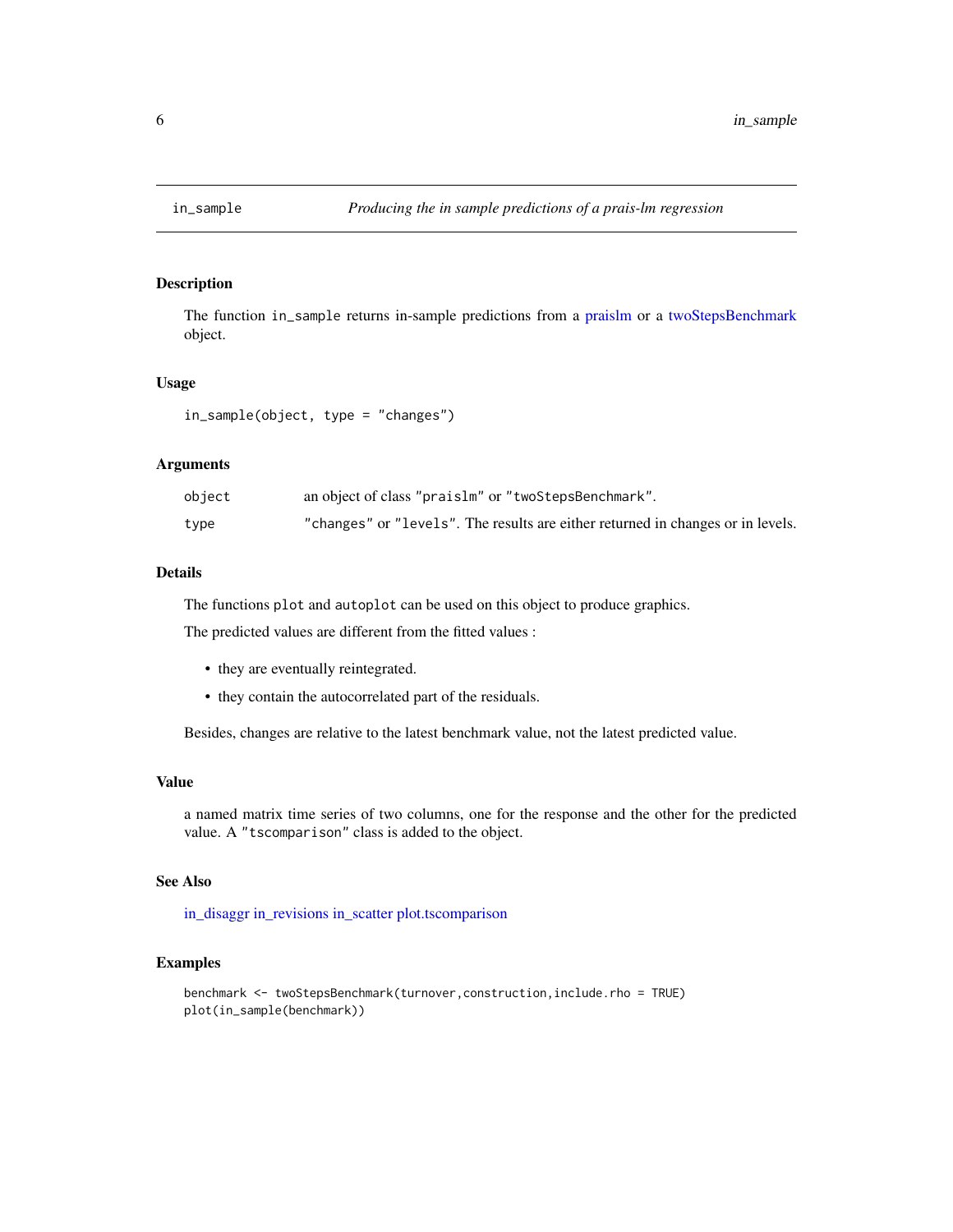<span id="page-6-1"></span><span id="page-6-0"></span>

The function in\_scatter returns low-frequency comparisons of the inputs from a [praislm,](#page-0-0) a [twoStep](#page-15-1)s-[Benchmark](#page-15-1) or [threeRuleSmooth.](#page-12-1)

#### Usage

```
in_scatter(
 object,
 type = if (model.list(object)$include.differenciation) "changes" else "levels"
)
```
#### Arguments

| object | an object of class "praislm", "two Steps Benchmark" or "three Rule Smooth".  |
|--------|------------------------------------------------------------------------------|
| tvpe   | "levels" or "changes". This defines the type of output. A differencied model |
|        | can't have a scatterplot in levels.                                          |

#### Details

The functions plot and autoplot can be used on this object to produce graphics.

#### Value

a named matrix time series of two or three columns, one for the low-frequency serie and the others for the high-frequency series (eventually differentiated if include.differenciation is TRUE). A tscomparison class is added to the object. For a twoStepsBenchmark object, this matrix has three columns, for the low-frequency series, the high-frequency on the regression span and the highfrequency series on the benchmark span.

If outlier effects are estimated, the contributions of the outliers are substracted from the lowfrequency series.

#### See Also

[in\\_sample](#page-5-1) [in\\_disaggr](#page-3-1) [in\\_revisions](#page-4-1) [plot.tscomparison](#page-7-1)

```
benchmark <- twoStepsBenchmark(turnover,construction,include.rho = TRUE)
plot(in_scatter(benchmark))
```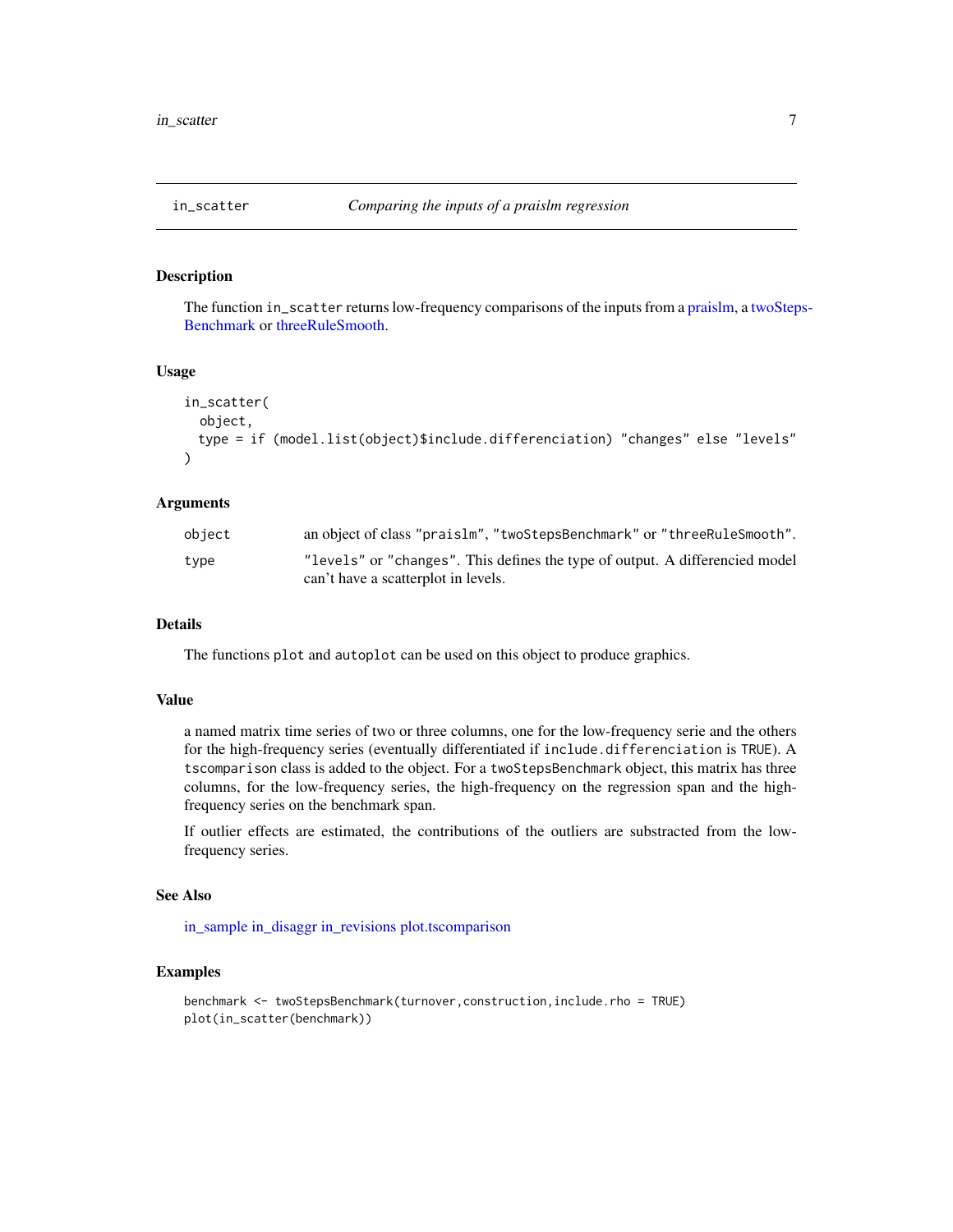<span id="page-7-0"></span>plot.twoStepsBenchmark

*Plotting disaggR objects*

#### <span id="page-7-1"></span>Description

Plot methods for objects of class "tscomparison", [threeRuleSmooth](#page-12-1) and [twoStepsBenchmark.](#page-15-1) :

- plot draws a plot with base graphics
- autoplot produces a ggplot object

Objects of class tscomparison can be produced with the functions[in\\_sample,](#page-5-1) [in\\_scatter,](#page-6-1) [in\\_revisions,](#page-4-1) [in\\_disaggr.](#page-3-1)

#### Usage

```
## S3 method for class 'twoStepsBenchmark'
plot(
  x,
  xlab = NULL,
 ylab = NULL,
  start = NULL,
  end = NULL,col = default\_col\_pal(x),
  lty = default_lty_pal(x),
  show.legend = TRUE,
 main = NULL,mar = default_margins(main, xlab, ylab),
  ...
\mathcal{L}## S3 method for class 'threeRuleSmooth'
plot(
  x,
  xlab = NULL,
 ylab = NULL,
  start = NULL,
  end = NULL,col = default\_col\_pal(x),
  lty = default_lty_pal(x),
  show.legend = TRUE,
 main = NULL,mar = default_margins(main, xlab, ylab),
  ...
)
```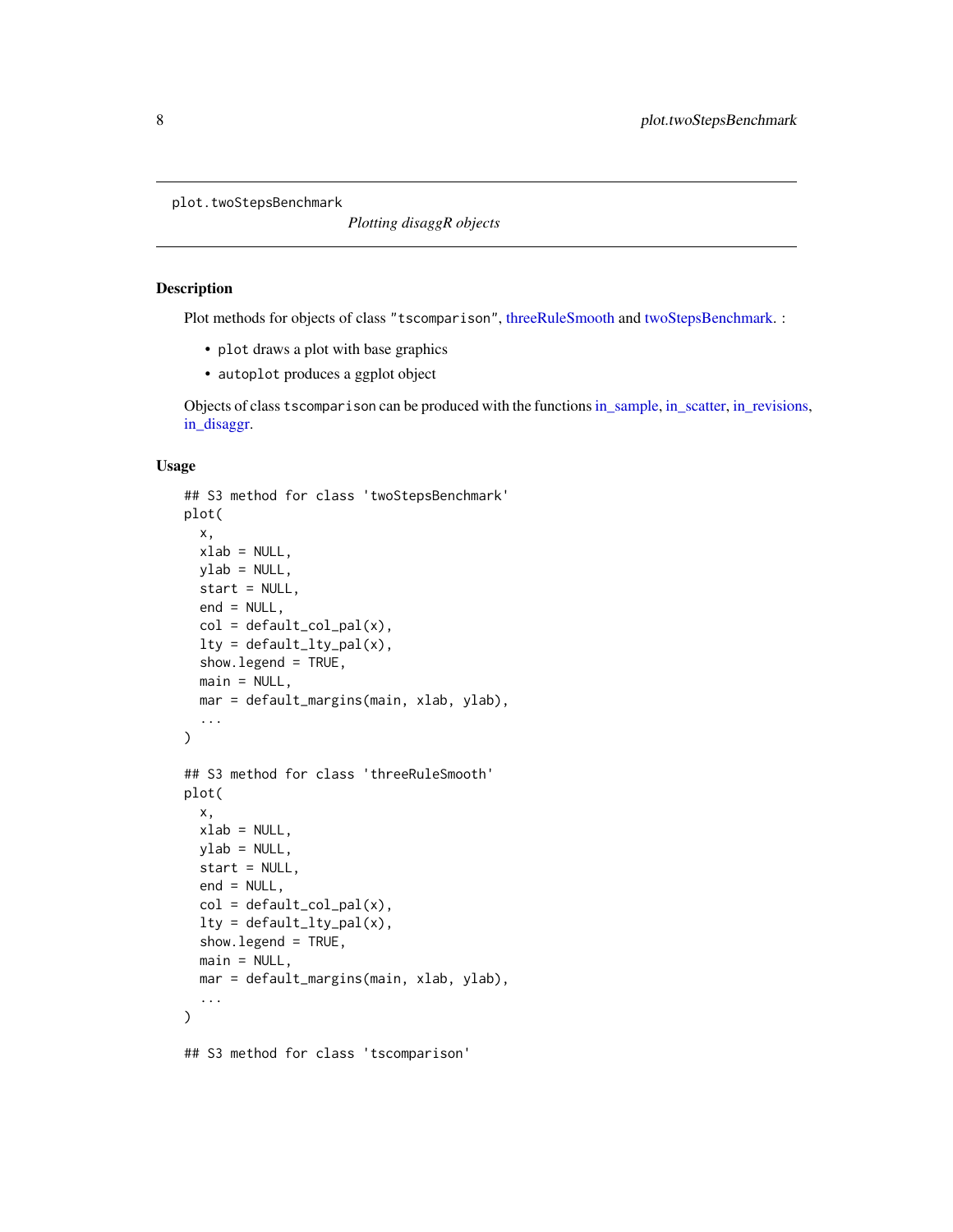plot.twoStepsBenchmark 9

```
plot(
 x,
 xlab = NULL,
 ylab = NULL,
  start = NULL,
  end = NULL,col = default\_col\_pal(x),
 lty = default_lty_pal(x),
  show.legend = TRUE,
 main = NULL,mar = default_margins(main, xlab, ylab),
  ...
)
## S3 method for class 'twoStepsBenchmark'
autoplot(
 object,
 xlab = NULL,
 ylab = NULL,
  start = NULL,
 end = NULL,col = default_col_pal(object),
  lty = default_lty_pal(object),
  show.legend = TRUE,
 main = NULL,mar = NULL,theme = default_theme_ggplot(object, start, end, show.legend, xlab, ylab, mar),
  ...
\mathcal{L}## S3 method for class 'threeRuleSmooth'
autoplot(
 object,
 xlab = NULL,
 ylab = NULL,
 start = NULL,
 end = NULL,col = default_col_pal(object),
  lty = default_lty_pal(object),
  show.legend = TRUE,
 main = NULL,mar = NULL,theme = default_theme_ggplot(object, start, end, show.legend, xlab, ylab, mar),
  ...
\lambda## S3 method for class 'tscomparison'
autoplot(
```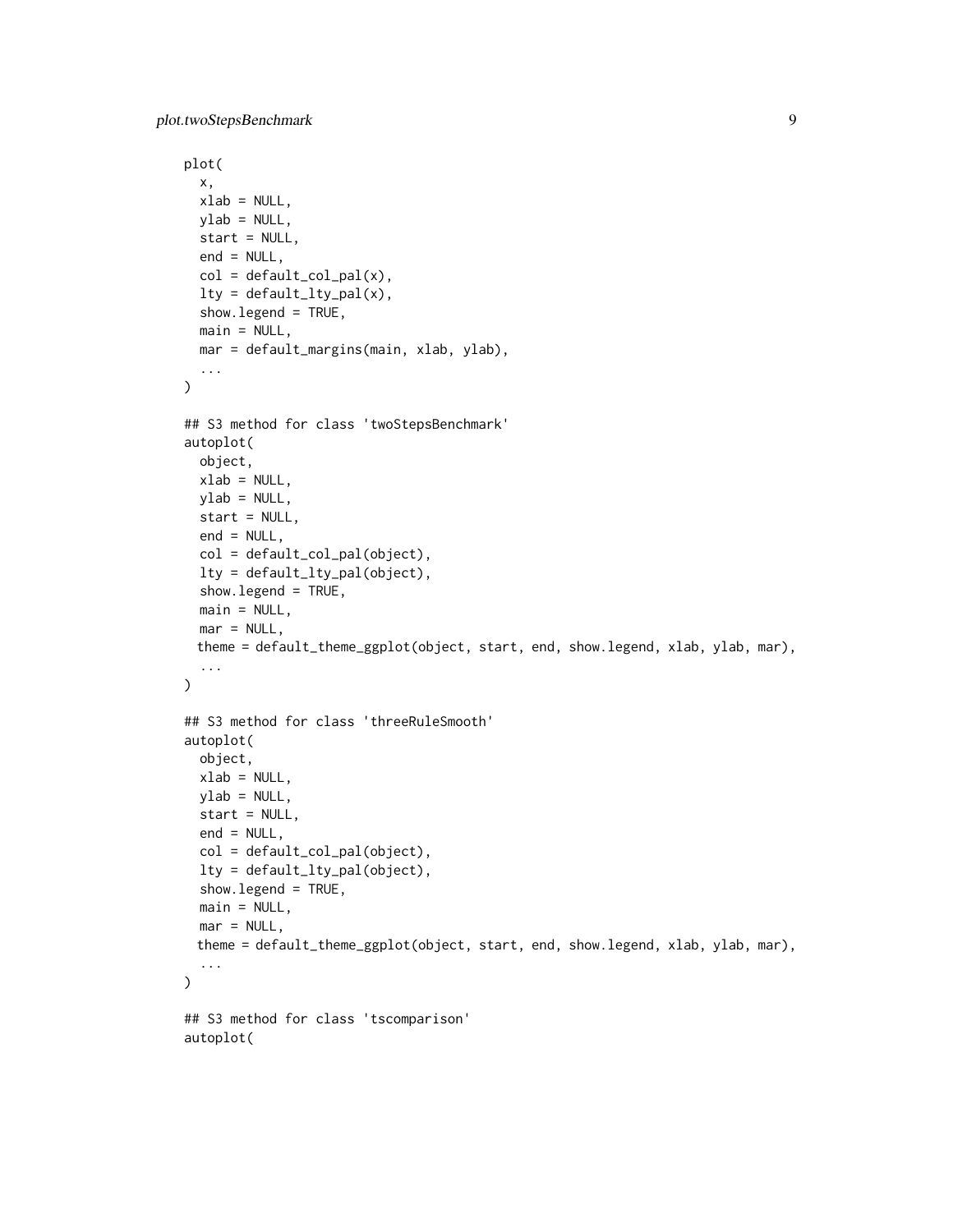```
object,
 xlab = NULL,
 vlab = NULL,start = NULL,
 end = NULL,
 col = default_col_pal(object),
 lty = default_lty_pal(object),
  show.legend = TRUE,
 main = NULL,mar = NULL,theme = default_theme_ggplot(object, start, end, show.legend, xlab, ylab, mar),
  ...
)
```
# Arguments

| X           | (for the plot method) a tscomparison, a twoStepsBenchmark or a threeRuleSmooth.                                                   |
|-------------|-----------------------------------------------------------------------------------------------------------------------------------|
| xlab        | the title for the x axis                                                                                                          |
| ylab        | the title for the y axis                                                                                                          |
| start       | a numeric of length 1 or 2. The start of the plot.                                                                                |
| end         | a numeric of length 1 or 2. The end of the plot.                                                                                  |
| col         | the color scale applied on the plot. Could be a vector of colors, or a function<br>from n to a color vector of size n.            |
| lty         | the linetype scales applied on the plot. Could be a vector of linetypes, or a<br>function from n to a linetypes vector of size n. |
| show.legend | TRUE or FALSE. Should an automatic legend be added to the plot.                                                                   |
| main        | a character of length 1, the title of the plot                                                                                    |
| mar         | a numeric of length 4, the margins of the plot specified in the form c (bottom, left, top, right).                                |
| $\cdots$    | other arguments passed either to ggplot or plot                                                                                   |
| object      | (for the autoplot method) a tscomparison, a twoStepsBenchmark or a three-<br>RuleSmooth.                                          |
| theme       | a ggplot theme object to replace the default one (only for autoplot methods)                                                      |

### Value

NULL for the plot methods, the ggplot object for the autoplot methods

```
benchmark <- twoStepsBenchmark(turnover,construction,include.rho = TRUE)
plot(benchmark)
plot(in_sample(benchmark))
if(require("ggplot2")) {
  autoplot(in_disaggr(benchmark,type="changes"),
           start=c(2015,1),
          end=c(2020,12))
}
plot(in_scatter(benchmark),xlab="title x",ylab="title y")
```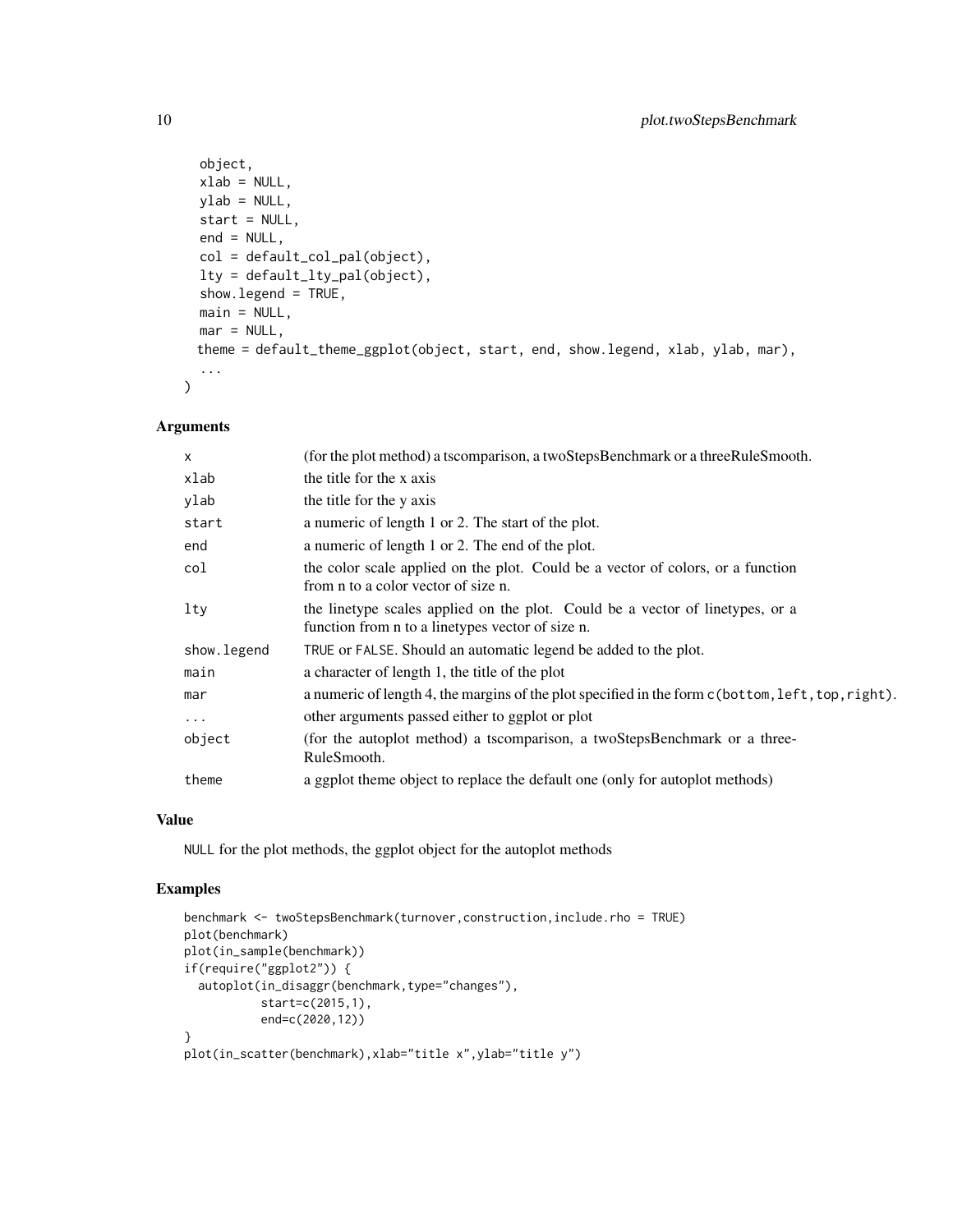<span id="page-10-1"></span><span id="page-10-0"></span>

This function takes an output of the [reView](#page-11-1) shiny application and produces an html report with the same outputs than in shiny.

# Usage

```
rePort(
  object,
  output_file = NULL,
  launch.browser = if (is.null(output_file)) TRUE else FALSE,
  ...
\mathcal{L}
```
# Arguments

| object      | a twoStepsBenchmark with an univariate hfserie, a reViewOutput, or a character<br>of length 1 with the path of their RDS file. If a reViewOutput is chosen, the<br>former new benchmark is taken as the old one. |
|-------------|------------------------------------------------------------------------------------------------------------------------------------------------------------------------------------------------------------------|
| output_file | The file in which the html should be saved. If NULL the file is temporary, and<br>opened in a tab of the default browser.                                                                                        |
|             | launch. browser TRUE or FALSE. If TRUE, the output is opened in the browser. Defaults to TRUE<br>if output file is NULL.                                                                                         |
| $\cdots$    | other arguments passed to rmarkdown::render                                                                                                                                                                      |

# Details

It can also directly take a [twoStepsBenchmark](#page-15-1) as an input.

#### See Also

reView

reUseBenchmark *Using an estimated benchmark model on another time series*

# Description

This function reapplies the coefficients and parameters of a benchmark on new time series.

# Usage

reUseBenchmark(hfserie,benchmark,reeval.smoothed.part=FALSE)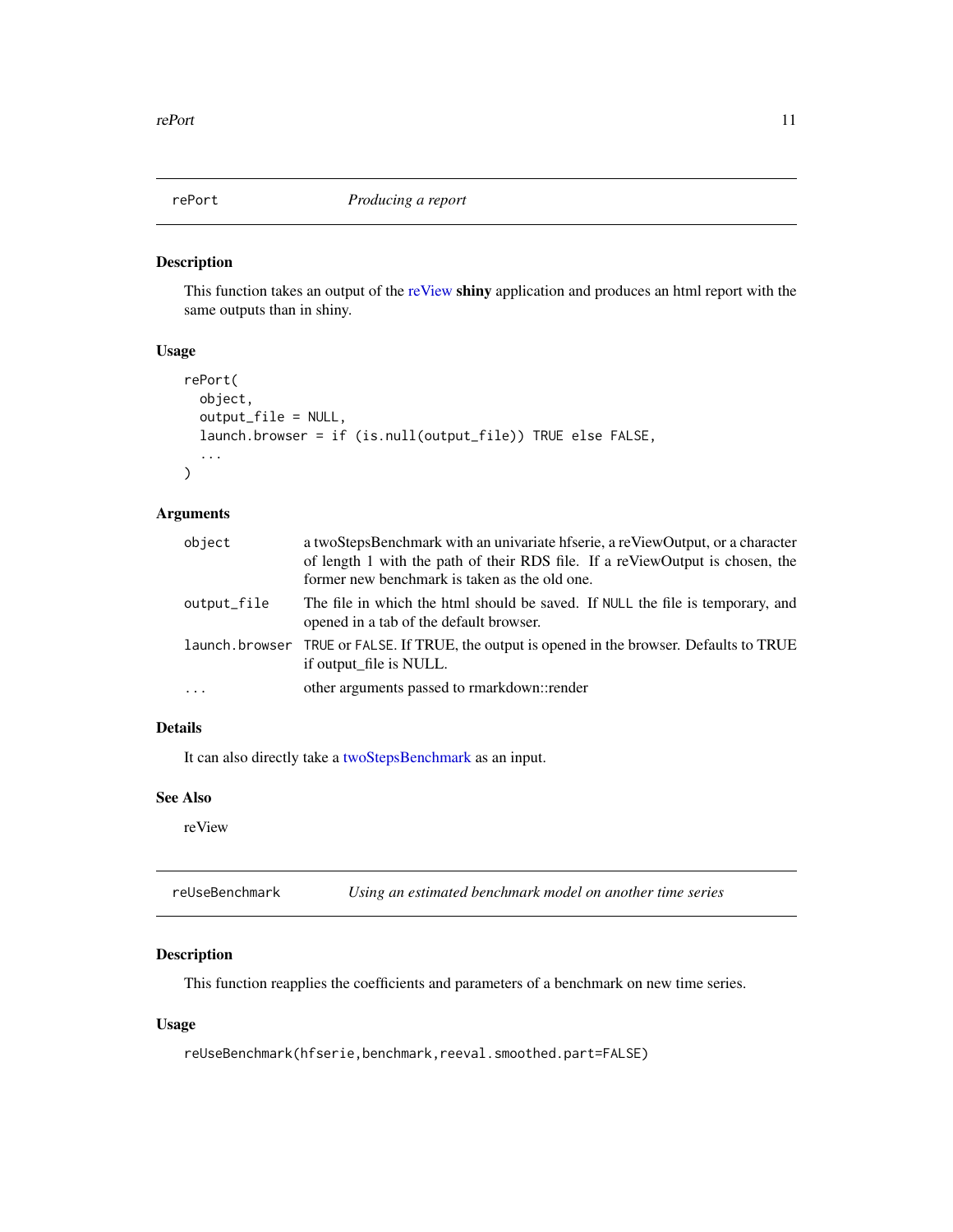#### <span id="page-11-0"></span>**Arguments**

| hfserie              | the bended time series. If it is a matrix time series, it has to have the same<br>column names than the helpharities used for the benchmark. |
|----------------------|----------------------------------------------------------------------------------------------------------------------------------------------|
| benchmark            | a twoStepsBenchmark object, from which the parameters and coefficients are<br>taken.                                                         |
| reeval.smoothed.part |                                                                                                                                              |
|                      | a boolean of length 1. If TRUE, the smoothed part is reevaluated, hence the                                                                  |
|                      | aggregated benchmarked series is equal to the low-frequency series.                                                                          |

#### Details

reUseBenchmark is primarily meant to be used on a series that is derived from the previous one, after some modifications that would bias the estimation otherwise. Working-day adjustment is a good example. Hence, by default, the smoothed part of the first model isn't reevaluated ; the aggregated benchmarked series isn't equal to the low-frequency series.

#### Value

reUseBenchmark returns an object of class [twoStepsBenchmark.](#page-15-1)

#### Examples

```
benchmark <- twoStepsBenchmark(turnover,construction)
turnover_modif <- turnover
turnover_modif[2] <- turnover[2]+2
benchmark2 <- reUseBenchmark(turnover_modif,benchmark)
```
<span id="page-11-1"></span>

|  | eView |  |
|--|-------|--|
|  |       |  |
|  |       |  |
|  |       |  |
|  |       |  |

A shiny app to reView and modify twoStepsBenchmarks

#### Description

reView allows the user to easily access diverse outputs in order to review a benchmark object, made with [twoStepsBenchmark.](#page-15-1)

The hfserie\_name and lfserie\_name define :

#### Usage

```
reView(object, hfserie_name = NULL, lfserie_name = NULL, compare = TRUE)
```

| object       | a twoStepsBenchmark with an univariate hfserie, a reViewOutput, or a character |
|--------------|--------------------------------------------------------------------------------|
|              | of length 1 with the path of their RDS file. If a reViewOutput is chosen, the  |
|              | former new benchmark is taken as the old one.                                  |
| hfserie name | a character of length 1. The name of the hfserie.                              |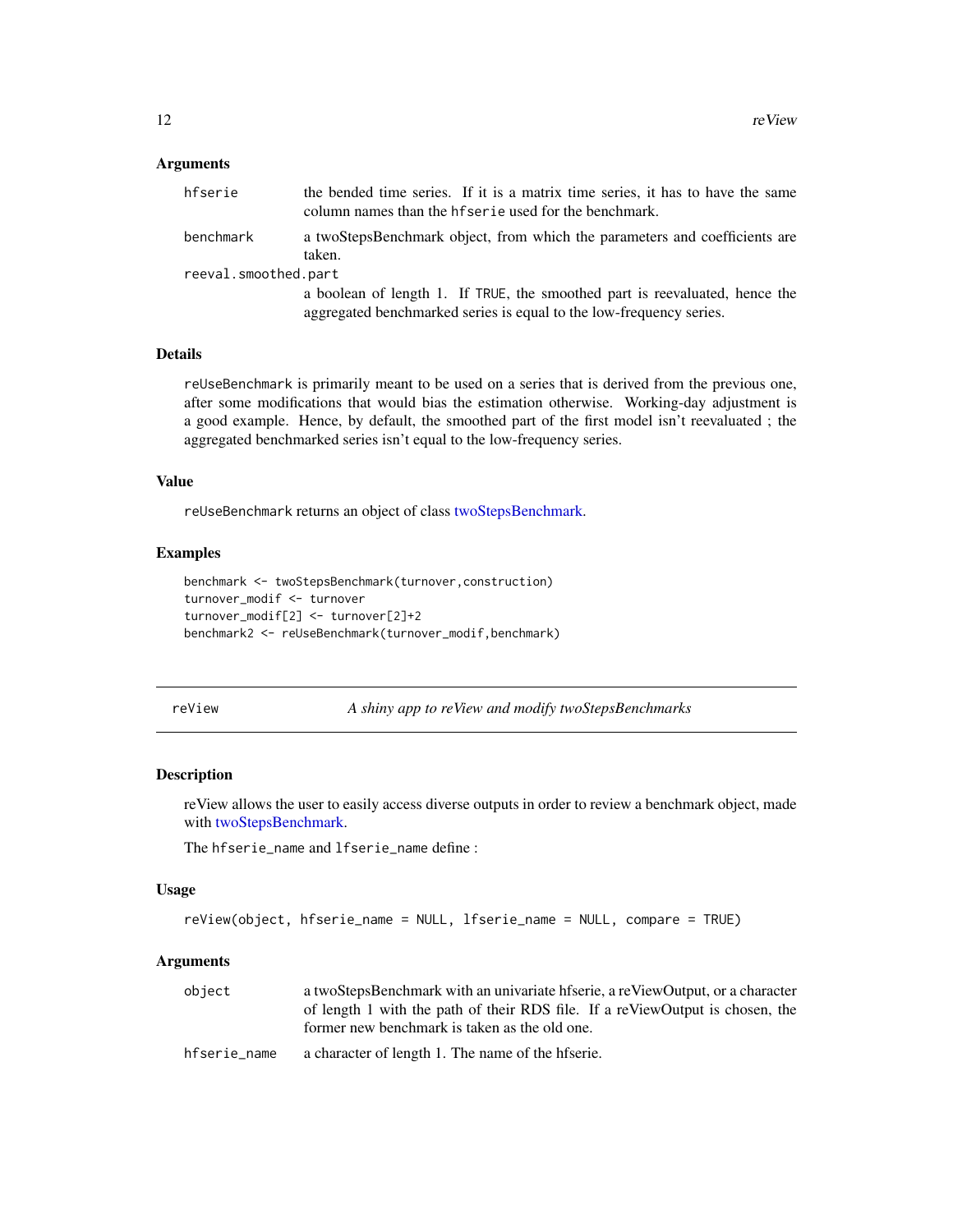<span id="page-12-0"></span>

| lfserie_name | a character of length 1. The name of the lfserie.                                             |
|--------------|-----------------------------------------------------------------------------------------------|
| compare      | a boolean of length 1, that tells if the outputs of the old benchmark should be<br>displayed. |

#### Details

- the default file name of the RDS file
- the names of the series in the output call element

By default, these are set as defined in their call element.

The app is made of shiny modules in order to make it easy to integrate it into a wider application. In the module part, every input are defined as reactive variables.

#### Value

a list, of class reViewOutput, containing the new benchmark, the old one, the names of the series and the boolean compare. This object can also be saved in RDS format through the app. The reViewOutput object can be displayed as a html report with the same informations than in shiny, with the [rePort](#page-10-1) method.

# See Also

[rePort](#page-10-1)

#### Examples

## Not run: reView(twoStepsBenchmark(turnover,construction))

## End(Not run)

<span id="page-12-1"></span>threeRuleSmooth *Bends a time series with a lower frequency one by smoothing their rate*

#### Description

threeRuleSmooth bends a time series with a time series of a lower frequency. The procedure involved is a proportional Denton benchmark.

Therefore, the resulting time series is the product of the high frequency input with a smoothed rate. This latter is extrapolated through an arithmetic sequence.

The resulting time series is equal to the low-frequency series after aggregation within the benchmark window.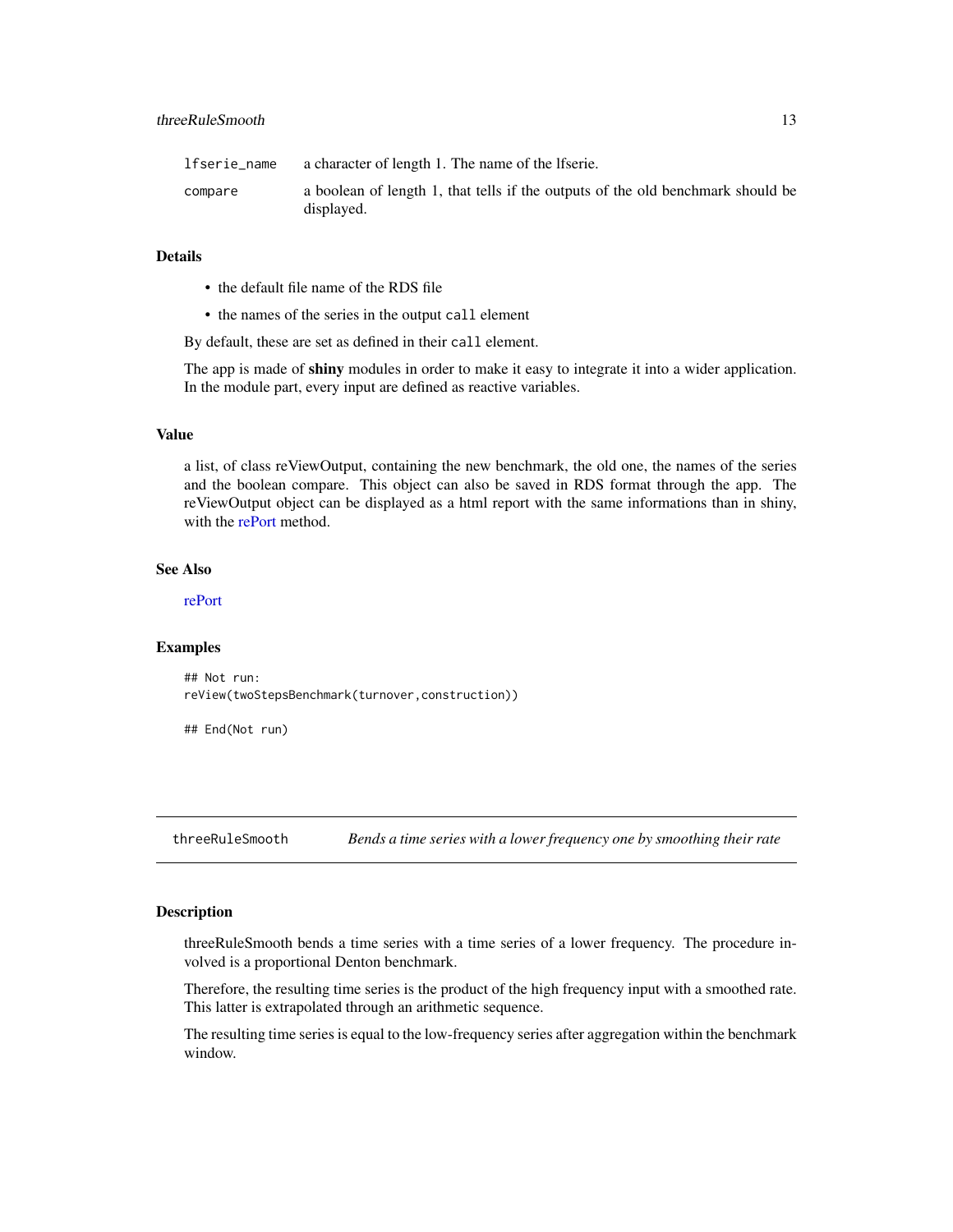# Usage

```
threeRuleSmooth(
 hfserie,
 lfserie,
 start.benchmark = NULL,
 end.benchmark = NULL,
 start.domain = NULL,
 end.domain = NULL,
  start.delta.rate = NULL,
 end.delta.rate = NULL,
 set.delta.rate = NULL,
  ...
\mathcal{L}
```

| hfserie          | the bended time series. It can be a matrix time series.                                                                                                                                                                                                                                                                                                                               |
|------------------|---------------------------------------------------------------------------------------------------------------------------------------------------------------------------------------------------------------------------------------------------------------------------------------------------------------------------------------------------------------------------------------|
| lfserie          | a time series whose frequency divides the frequency of heliatie.                                                                                                                                                                                                                                                                                                                      |
| start.benchmark  |                                                                                                                                                                                                                                                                                                                                                                                       |
|                  | an optional start for 1 f serie to bend h f serie. Should be a numeric of length<br>1 or 2, like a window for 1fserie. If NULL, the start is defined by lfserie's<br>window.                                                                                                                                                                                                          |
| end.benchmark    | an optional end for lfserie to bend hfserie. Should be a numeric of length<br>1 or 2, like a window for 1 f serie. If NULL, the start is defined by lfserie's<br>window.                                                                                                                                                                                                              |
| start.domain     | an optional start of the output high-frequency series. It also defines the smooth-<br>ing window: The low-frequency residuals will be extrapolated until they contain<br>the smallest low-frequency window that is around the high-frequency domain<br>window. Should be a numeric of length 1 or 2, like a window for hfserie. If<br>NULL, the start is defined by hfserie's window. |
| end.domain       | an optional end of the output high-frequency series. It also defines the smoothing<br>window: The low-frequency residuals will be extrapolated until they contain<br>the smallest low-frequency window that is around the high-frequency domain<br>window.                                                                                                                            |
| start.delta.rate |                                                                                                                                                                                                                                                                                                                                                                                       |
|                  | an optional start for the mean of the rate difference. It is required as a common<br>difference for the arithmetical extrapolation of the rate. Should be a numeric<br>of length 1 or 2, like a window for 1fserie. If NULL, the start is defined by<br>lfserie's window.                                                                                                             |
| end.delta.rate   | an optional end for the mean of the rate difference. It is required as a common<br>difference for the arithmetical extrapolation of the rate. Should be a numeric<br>of length 1 or 2, like a window for 1fserie. If NULL, the end is defined by<br>lfserie's window.                                                                                                                 |
| set.delta.rate   | an optional double, that allows the user to set the delta mean instead of using a<br>mean.                                                                                                                                                                                                                                                                                            |
|                  | if the dots contain a cl item, its value overwrites the value of the returned call.<br>This feature allows to build wrappers.                                                                                                                                                                                                                                                         |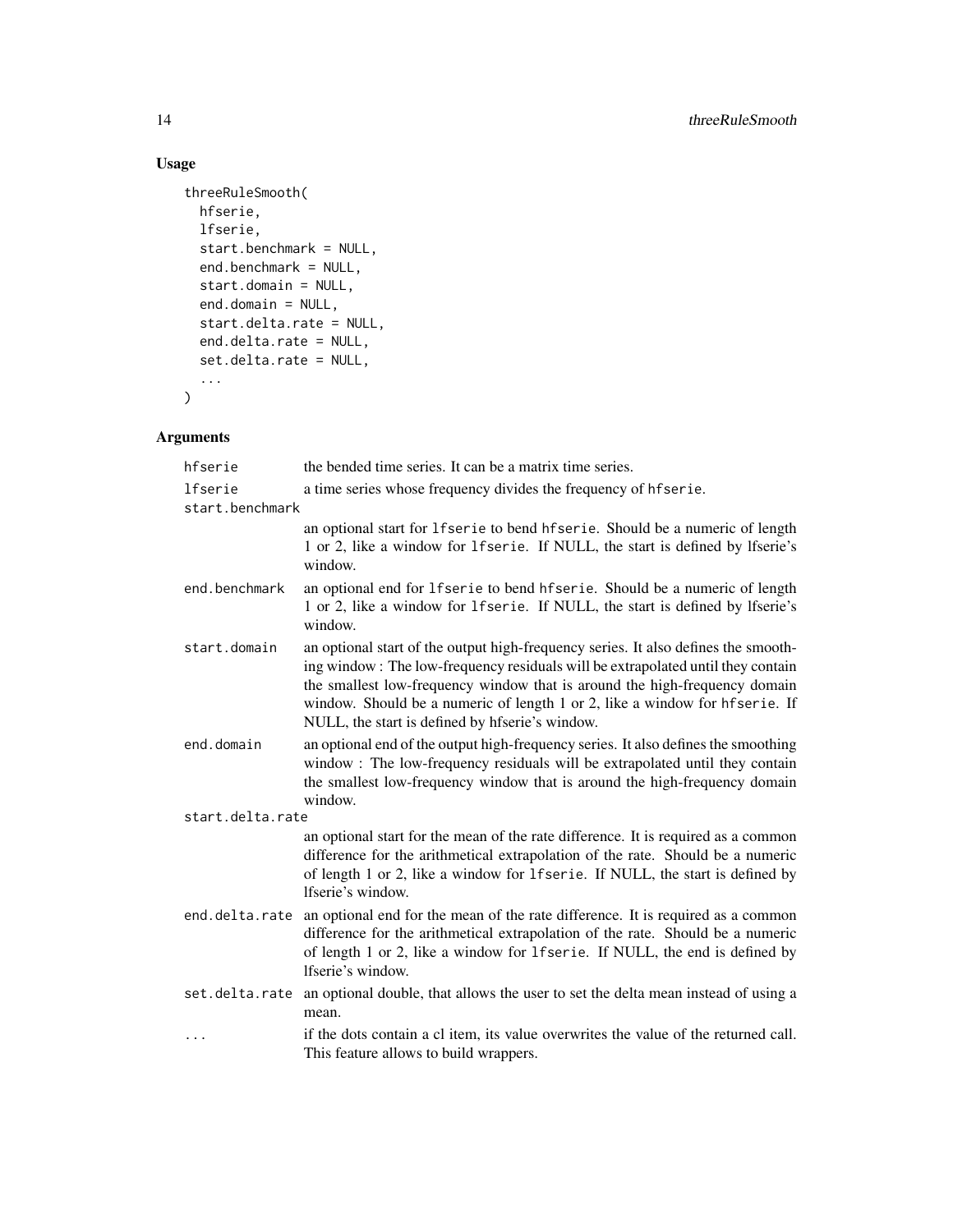#### <span id="page-14-0"></span>threeRuleSmooth 15

# Details

In order to smooth the rate, threeRuleSmooth calls [bflSmooth](#page-1-1) and uses a modified and extrapolated version of hfserie as weights :

- only the full cycles are kept
- the first and last full cycles are replicated respectively backwards and forwards to fill the domain window.

# Value

threeRuleSmooth returns an object of class "threeRuleSmooth".

The functions plot and autoplot (the generic from **ggplot2**) produce graphics of the benchmarked series and the bending series. The functions [in\\_disaggr,](#page-3-1) [in\\_revisions,](#page-4-1) [in\\_scatter](#page-6-1) produce various comparisons on which plot and autoplot can also be used.

The generic accessor functions as.ts, model.list, smoothed.rate extract various useful features of the returned value.

An object of class "threeRuleSmooth" is a list containing the following components :

benchmarked.serie

|                    | a time series, that is the result of the benchmark.                                                                                                        |  |
|--------------------|------------------------------------------------------------------------------------------------------------------------------------------------------------|--|
| lfrate             | a time series, that is the low-frequency rate of the three Rule Smooth.                                                                                    |  |
| smoothed.rate      | the smoothed rate of the three Rule Smooth.                                                                                                                |  |
| hfserie.as.weights |                                                                                                                                                            |  |
|                    | the modified and extrapolated histerie (see details).                                                                                                      |  |
| delta.rate         | the low-frequency delta of the rate, used to extrapolate the low-frequency rate<br>time series. It is estimated as the mean value in the specified window. |  |
| model.list         | a list containing all the arguments submitted to the function.                                                                                             |  |
| call               | the matched call.                                                                                                                                          |  |

# Examples

## How to use threeRuleSmooth smooth <- threeRuleSmooth(hfserie = turnover, lfserie = construction) as.ts(smooth) coef(smooth) summary(smooth) library(ggplot2) autoplot(in\_disaggr(smooth))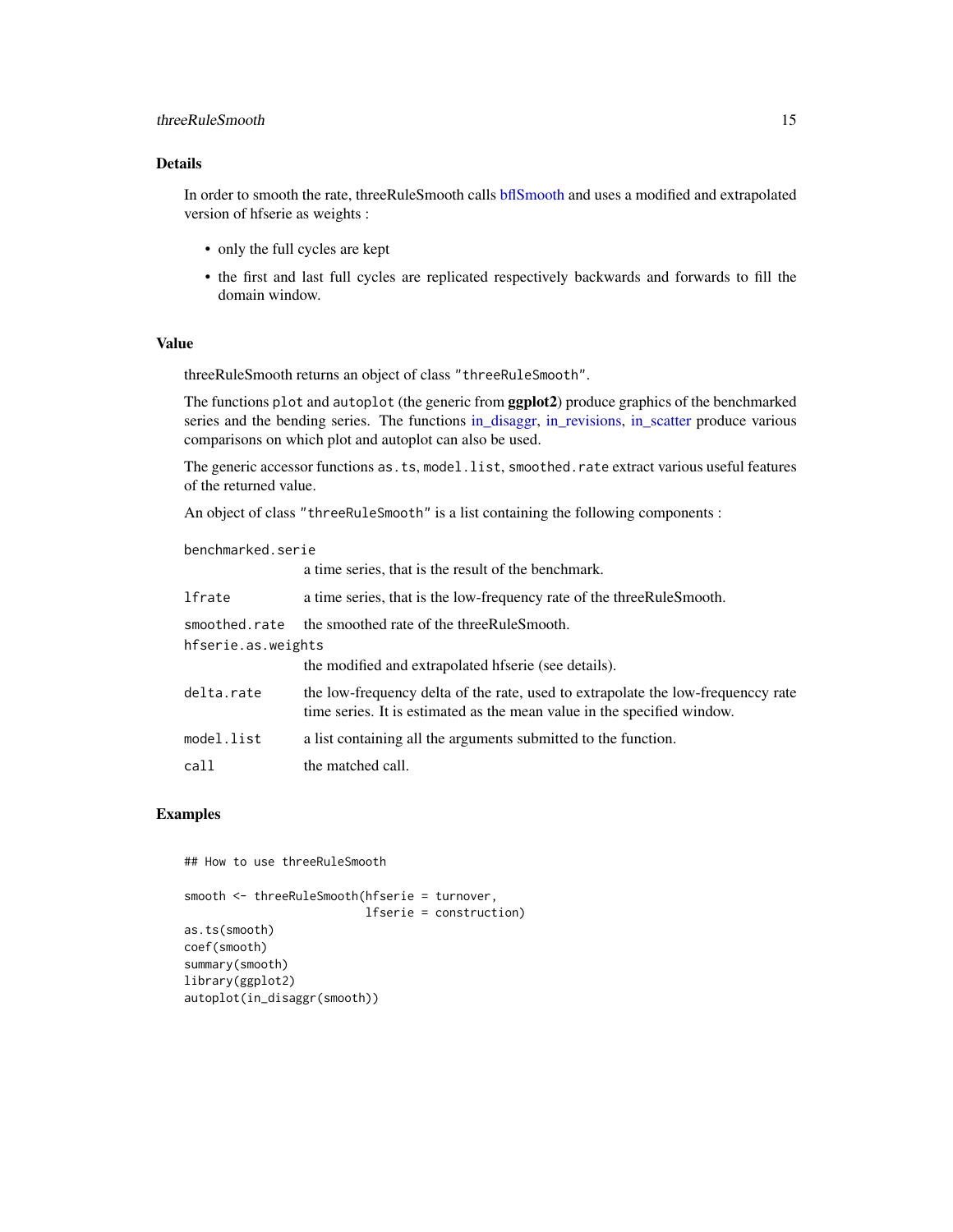<span id="page-15-1"></span><span id="page-15-0"></span>

twoStepsBenchmark bends a time series with a time series of a lower frequency. The procedure involved is a Prais-Winsten regression, then an additive Denton benchmark.

Therefore, the resulting time series is the sum of a regression fit and of a smoothed part. The smoothed part minimizes the sum of squares of its differences.

The resulting time series is equal to the low-frequency series after aggregation within the benchmark window.

# Usage

```
twoStepsBenchmark(hfserie,lfserie,include.differenciation=FALSE,include.rho=FALSE,
                  set.coeff=NULL,set.const=NULL,
                  start.coeff.calc=NULL,end.coeff.calc=NULL,
                  start.benchmark=NULL,end.benchmark=NULL,
                  start.domain=NULL,end.domain=NULL,outliers=NULL,
                  ...)
```

```
annualBenchmark(hfserie,lfserie,
```

```
include.differenciation=FALSE,include.rho=FALSE,
set.coeff=NULL, set.const=NULL,
start.coeff.calc=start(lfserie)[1L],
end.coeff.calc=end(lfserie)[1L],
start.benchmark=start(lfserie)[1L],
end.benchmark=end.coeff.calc[1L]+1L,
start.domain=start(hfserie),
end.domain=c(end.benchmark[1L]+2L,frequency(hfserie)),
outliers=NULL)
```

| hfserie                 | the bended time series. It can be a matrix time series.                                                                                                                                                                                               |
|-------------------------|-------------------------------------------------------------------------------------------------------------------------------------------------------------------------------------------------------------------------------------------------------|
| lfserie                 | a time series whose frequency divides the frequency of hfserie.                                                                                                                                                                                       |
| include.differenciation |                                                                                                                                                                                                                                                       |
|                         | a boolean of length 1. If TRUE, 1 f serie and hf serie are differentiated before<br>the estimation of the regression.                                                                                                                                 |
| include.rho             | a boolean of length 1. If TRUE, the regression includes an autocorrelation param-<br>eter for the residuals. The applied procedure is a Prais-Winsten estimation.                                                                                     |
| set.coeff               | an optional numeric, that allows the user to set the regression coefficients in-<br>stead of evaluating them. If hfserie is not a matrix, set.coeff can be an unnamed<br>numeric of length 1. Otherwise, set . coeff has to be a named numeric, which |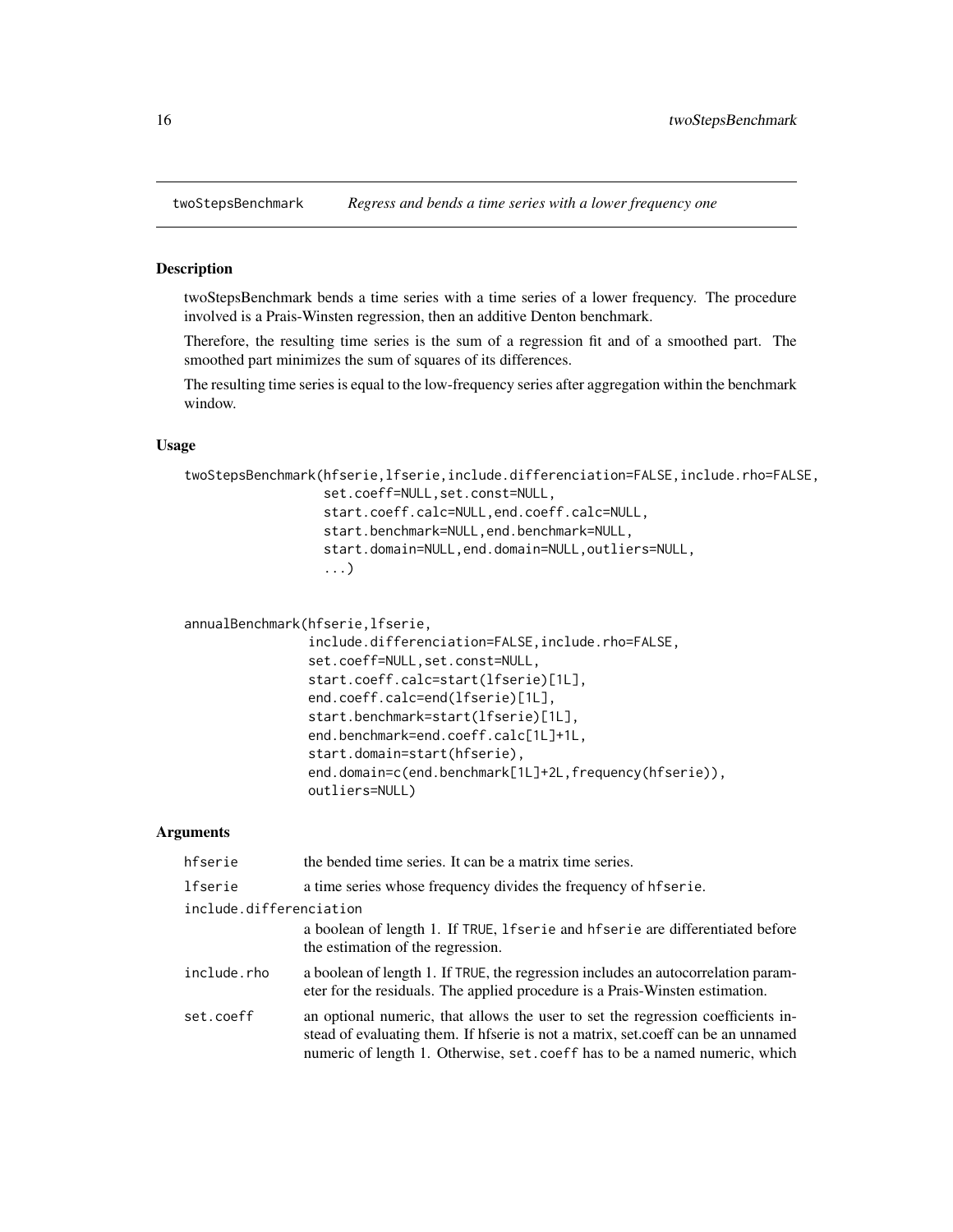| will set the corresponding coefficients instead of evaluating them. Each column    |
|------------------------------------------------------------------------------------|
| name of historic and each outlier set with the outlier arguinitalize a coefficient |
| with the same name, that can be set through set coeff. The default name for a      |
| non-matrix time series is then "hfserie", By example, a LS2003 and the time        |
| series can be set using set.coeff=c(hfserie=3,LS2003=1).                           |

- set.const an optional numeric of length 1, that sets the regression constant. The constant is actually an automatically added column to hfserie. Using set.constant=3 is equivalent to using set.coeff=c(constant=3).
- start.coeff.calc

an optional start for the estimation of the coefficients of the regression. Should be a numeric of length 1 or 2, like a window for lfserie. If NULL, the start is defined by lfserie's window.

- end.coeff.calc an optional end for the estimation of the coefficients of the regression. Should be a numeric of length 1 or 2, like a window for lfserie. If NULL, the end is defined by lfserie's window.
- start.benchmark

an optional start for lfserie to bend hfserie. Should be a numeric of length 1 or 2, like a window for lfserie. If NULL, the start is defined by lfserie's window.

end.benchmark an optional end for lfserie to bend hfserie. Should be a numeric of length 1 or 2, like a window for lfserie. If NULL, the start is defined by lfserie's window.

start.domain an optional for the output high-frequency series. It also defines the smoothing window : The low-frequency residuals will be extrapolated until they contain the smallest low-frequency window that is around the high-frequency domain window. Should be a numeric of length 1 or 2, like a window for hfserie. If NULL, the start is defined by hfserie's window.

- end.domain an optional end for the output high-frequency series. It also defines the smoothing window : The low-frequency residuals will be extrapolated until they contain the smallest low-frequency window that is around the high-frequency domain window. Should be a numeric of length 1 or 2, like a window for hfserie. If NULL, the start is defined by hfserie's window.
- outliers an optional named list of numeric vectors, whose pattern is like list(AO2008T2=c(0,0,3,2),LS2002=c( where :
	- "AO" stands for additive outlier or "LS" for level shift
	- The integer that follows stands for the outlier starting year
	- an optional integer, preceded by the letter T, stands for the low-frequency cycle of the outlier start.
	- The numeric vector values stands for the disaggregated value of the outlier and must be a multiple of hf / lf

The outliers coefficients are evaluated though the regression process, like any coefficient. Therefore, if any outlier is outside of the coefficient calculation window, it should be fixed using set.coeff.

... if the dots contain a cl item, its value overwrites the value of the returned call. This feature allows to build wrappers.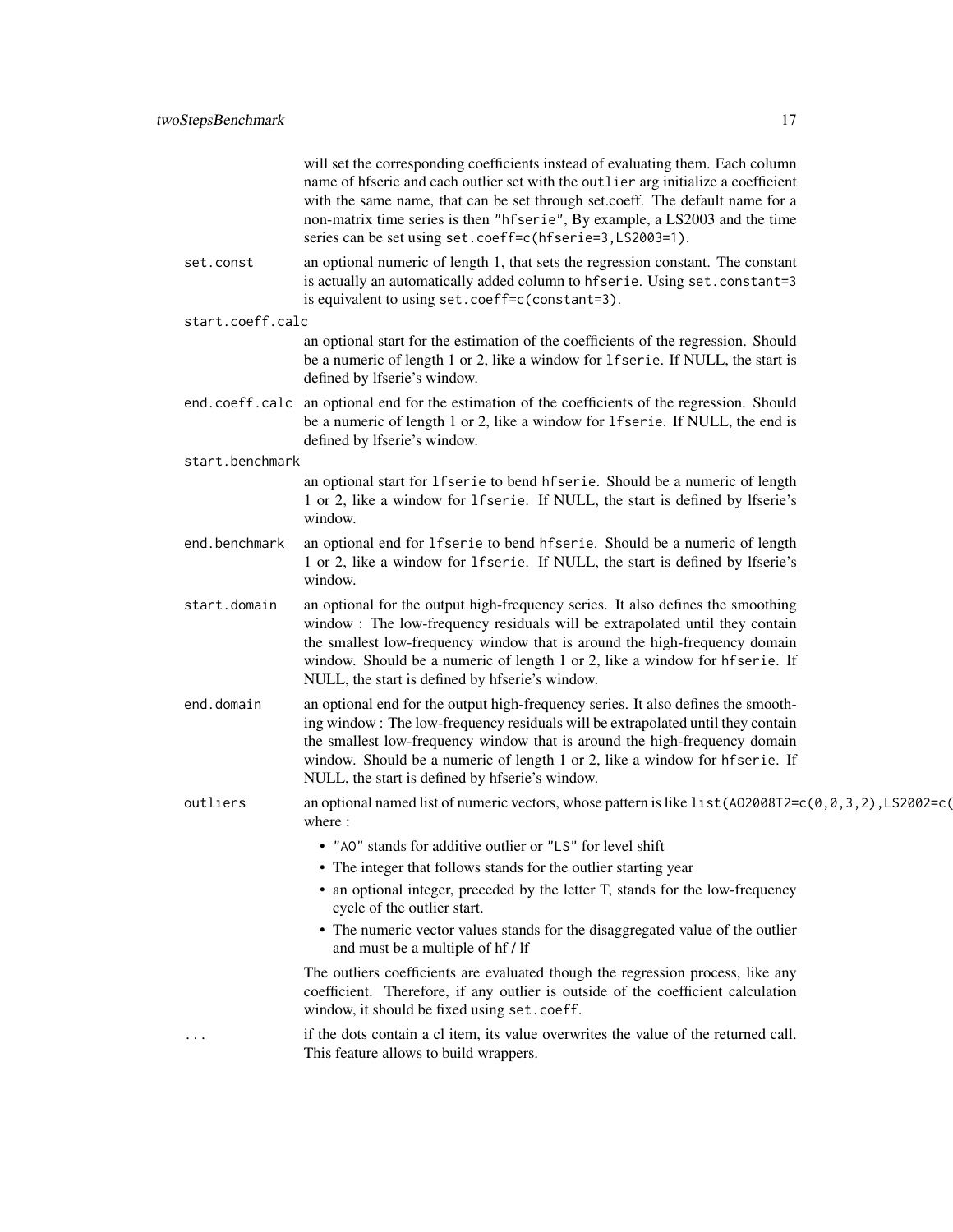#### <span id="page-17-0"></span>Details

annualBenchmark is a wrapper of the main function, that applies more specifically to annual series, and changes the default window parameters to the ones that are commonly used by quarterly national accounts.

#### Value

twoStepsBenchark returns an object of class "twoStepsBenchmark".

The function summary can be used to obtain and print a summary of the regression used by the benchmark. The functions plot and autoplot (the generic from ggplot2) produce graphics of the benchmarked serie and the bending serie. The functions [in\\_disaggr,](#page-3-1) [in\\_revisions,](#page-4-1) [in\\_scatter](#page-6-1) produce comparisons on which plot and autoplot can also be used.

The generic accessor functions as.ts, prais, coefficients, residuals, fitted.values, model.list, se, rho extract various useful features of the returned value.

An object of class "twoStepsBenchmark" is a list containing the following components :

benchmarked.serie

|               | a time series, that is the result of the benchmark. It is equal to fitted. values<br>+ smoothed.part.                                                                                                                                                                                                                                  |
|---------------|----------------------------------------------------------------------------------------------------------------------------------------------------------------------------------------------------------------------------------------------------------------------------------------------------------------------------------------|
| fitted.values | a time series, that is the high-frequency series as it is after having applied the<br>regression coefficients. Compared to the fitted values of the regression, which<br>can be retrieved inside the regression component, it has a high-frequency time<br>series and can eventually be integrated if include differenciation is TRUE. |
| regression    | an object of class praislm, it is the regression on which relies the benchmark. It<br>can be extracted with the function prais                                                                                                                                                                                                         |
| smoothed.part | the smoothed part of the two-steps benchmark. It is the smoothed difference<br>between the fitted, values and Ifserie.                                                                                                                                                                                                                 |
| model.list    | a list containing all the arguments submitted to the function.                                                                                                                                                                                                                                                                         |
| call          | the matched call (either of twoStepsBenchmark or annualBenchmark)                                                                                                                                                                                                                                                                      |

# Examples

## How to use annualBenchmark or twoStepsBenchark

```
benchmark <- twoStepsBenchmark(hfserie = turnover,
                               lfserie = construction,
                               include.differenciation = TRUE)
as.ts(benchmark)
coef(benchmark)
summary(benchmark)
library(ggplot2)
autoplot(in_sample(benchmark))
## How to manually set the coefficient
benchmark2 <- twoStepsBenchmark(hfserie = turnover,
                                lfserie = construction,
```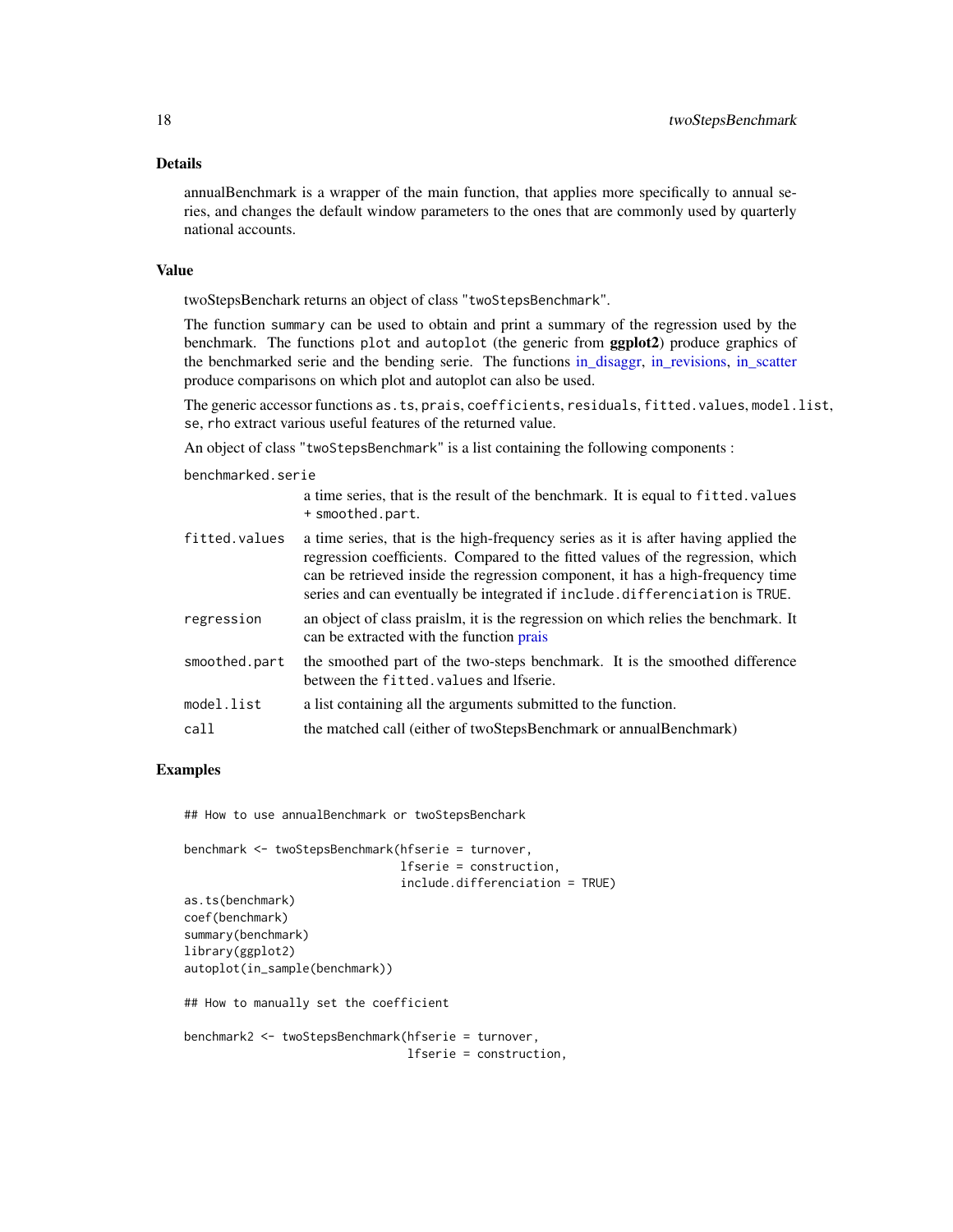include.differenciation = TRUE, set.coeff = 0.1)

coef(benchmark2)